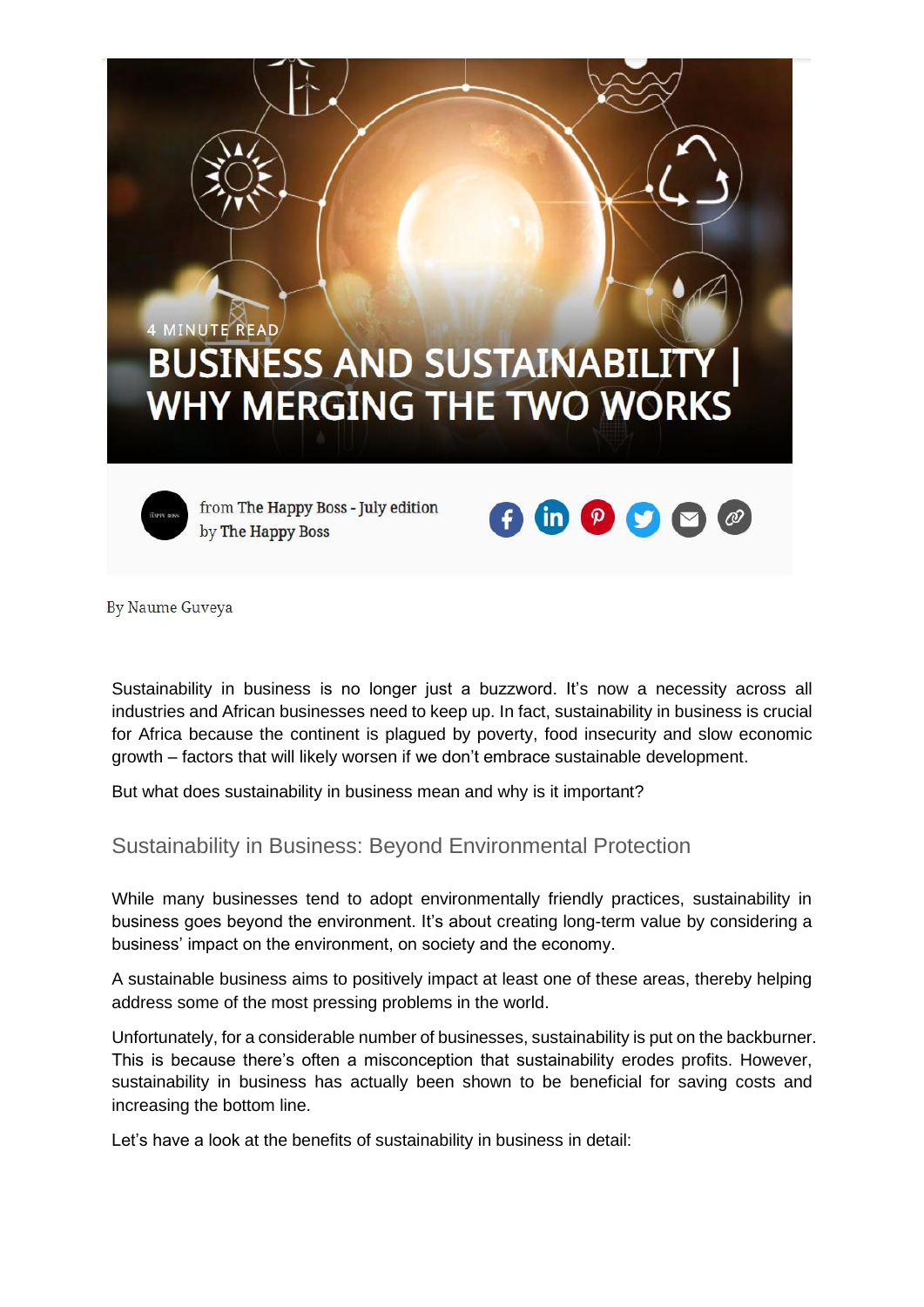1. Cost savings and more profitability

Cutting costs and increasing profitability may seem difficult for sustainability-focused businesses since sustainability is often perceived as costly, and rightly so, for the materials used to make sustainable products are usually more expensive to produce and process.

However, studies have shown that sustainable companies are also usually the most profitable. This is especially true in this age where consumers are increasingly aware of responsible production and consumption.

One survey conducted by McKinsey highlighted how, unlike their counterparts without sustainable practices, businesses with sustainable practices improved their operational efficiency and productivity and cut costs in the long term.

For example, cutting out waste, streamlining operations, improving employee welfare and conserving resources all help lower operating costs. Some governments also provide incentives and tax benefits for businesses that invest in sustainable practices.

2. Improved reputation

As the appetite for sustainable practices, products and services grows, businesses that embrace sustainability stand to improve their reputation. A good reputation will go a long way in increasing brand loyalty – an important factor for increasing profitability.

3. Compliance

Compliance has become a big part of business, particularly when it comes to environmental issues. Governments are stepping up their efforts to improve sustainability, especially in light of global initiatives such as the United Nations Sustainable Development Goals.

Having a sustainable business puts you in a good position to adapt to the evolving compliance landscape while also keeping up with consumer demands and expectations.

4. A distinct business edge

Being the business that does good, rather than the one that only focuses on profitability, can give you a competitive edge in the business world.

In addition to the obvious economic gain, pursuing a good purpose in your business can also help you attract the best talent and investors. More employees are interested in purposedriven businesses and for an increasing number of investors, sustainability is now at the top of the investment agenda.

## Getting Started with Sustaining Business Sustainably

The benefits of sustainability in business are evident, but implementing sustainable practices is not always straightforward. A lot of factors come into play including the industry your business is in and the availability of resources for implementing sustainable business strategies.

Furthermore, challenges such as unengaged employees and the lack of an action plan can also make it hard to become sustainable.

The following are some ways to get started with building sustainable business practices.

1. Instead of incurring high upfront costs, adopt a sustainability model that works with the resources you have. For example, your business can procure raw materials from local businesses, use recycled materials, build a sustainable corporate social responsibility program, and spread your sustainability efforts to your customers and suppliers.